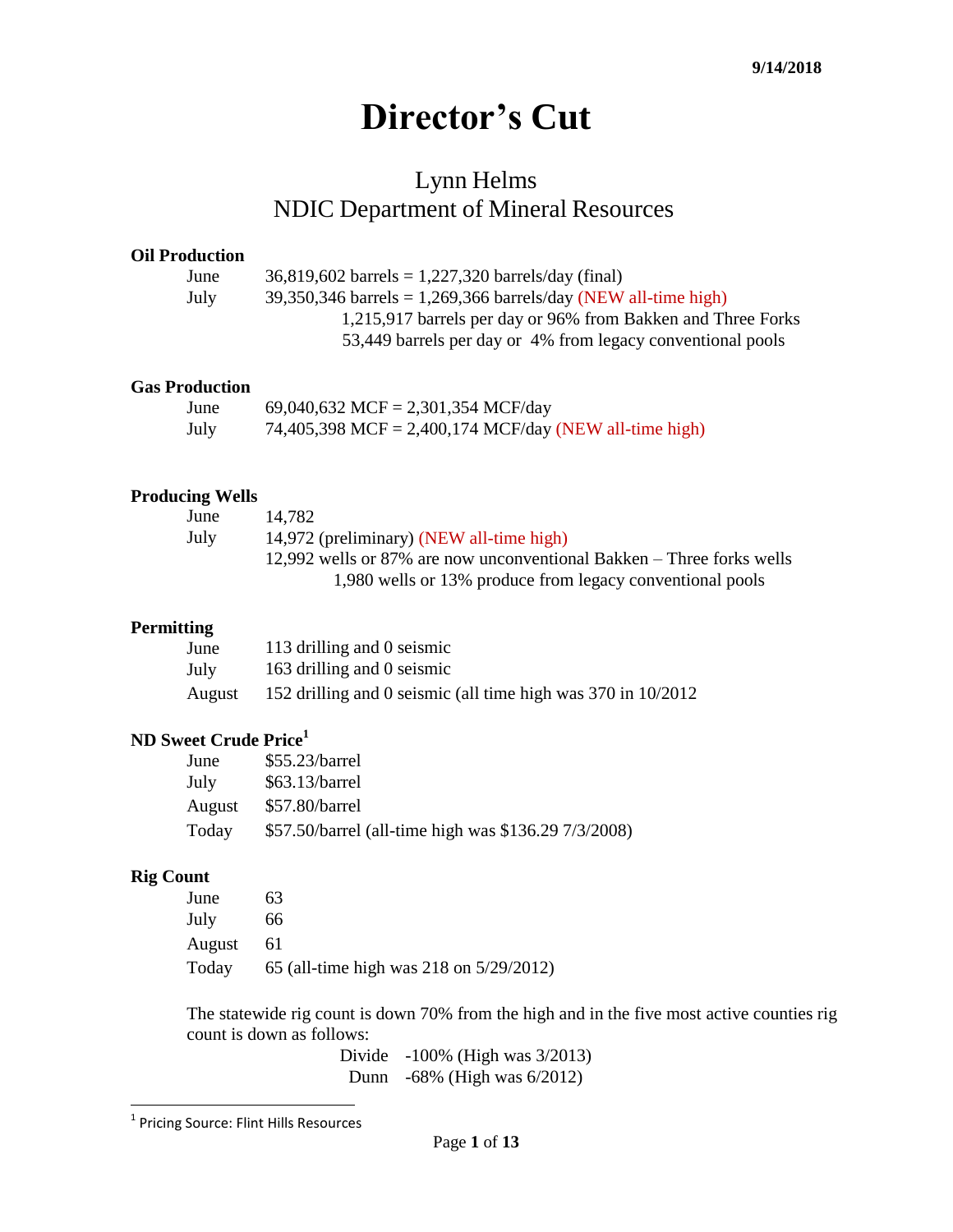McKenzie -65% (High was 1/2014) Mountrail -76% (High was 6/2011) Williams -70% (High was 10/2014)

#### **Comments:**

The drilling rig count was up three from June to July, decreased five from July to August, and is currently up four from August to today. Operators have shifted from running the minimum number of rigs to incremental increases and decreases based on gas capture, completion crew availability, and oil price. Current operator plans are to add 1-5 more rigs in the third and fourth quarters of 2018 depending on workforce and infrastructure constraints.

The number of well completions has become variable again due to gas capture, workforce, and weather at 72(final) in May, 70(final) in June, and 106(preliminary) in July.

Oil price downside risk has diminished. OPEC approved a plan to increase production through the second half of 2018 to offset Venezuela's export collapse and US sanctions on Iran. Crude oil futures markets appear to anticipate supply and demand remaining in balance. US crude oil inventories remain approximately equal to the long term average.



In July there were two significant precipitation events, eight days with wind speeds in excess of 35 mph (too high for completion work), and no days with temperatures below -10F.

Over 99% of drilling now targets the Bakken and Three Forks formations.

Estimated wells waiting on completion<sup>2</sup> is 943, down 50 from the end of June to the end of July. Estimated inactive well count<sup>3</sup> is 1,486, up 28 from the end of June to the end of July.

Crude oil take away capacity including rail deliveries to coastal refineries is more than adequate.

<sup>&</sup>lt;sup>2</sup><br>The number of wells waiting on completions is an estimate on the part of the director based on idle well count and a typical five year average. Neither the State of North Dakota, nor any agency officer, or employee of the State of North Dakota warrants the accuracy or reliability of this product and shall not be held responsible for any losses caused by this product. Portions of the information may be incorrect or out of date. Any person or entity that relies on any information obtained from this product does so at his or her own risk.

<sup>3</sup> Includes all well types on IA and AB statuses.

IA= Inactive shut in  $>3$  months and  $\leq 12$  months

AB= Abandoned (Shut in >12 months)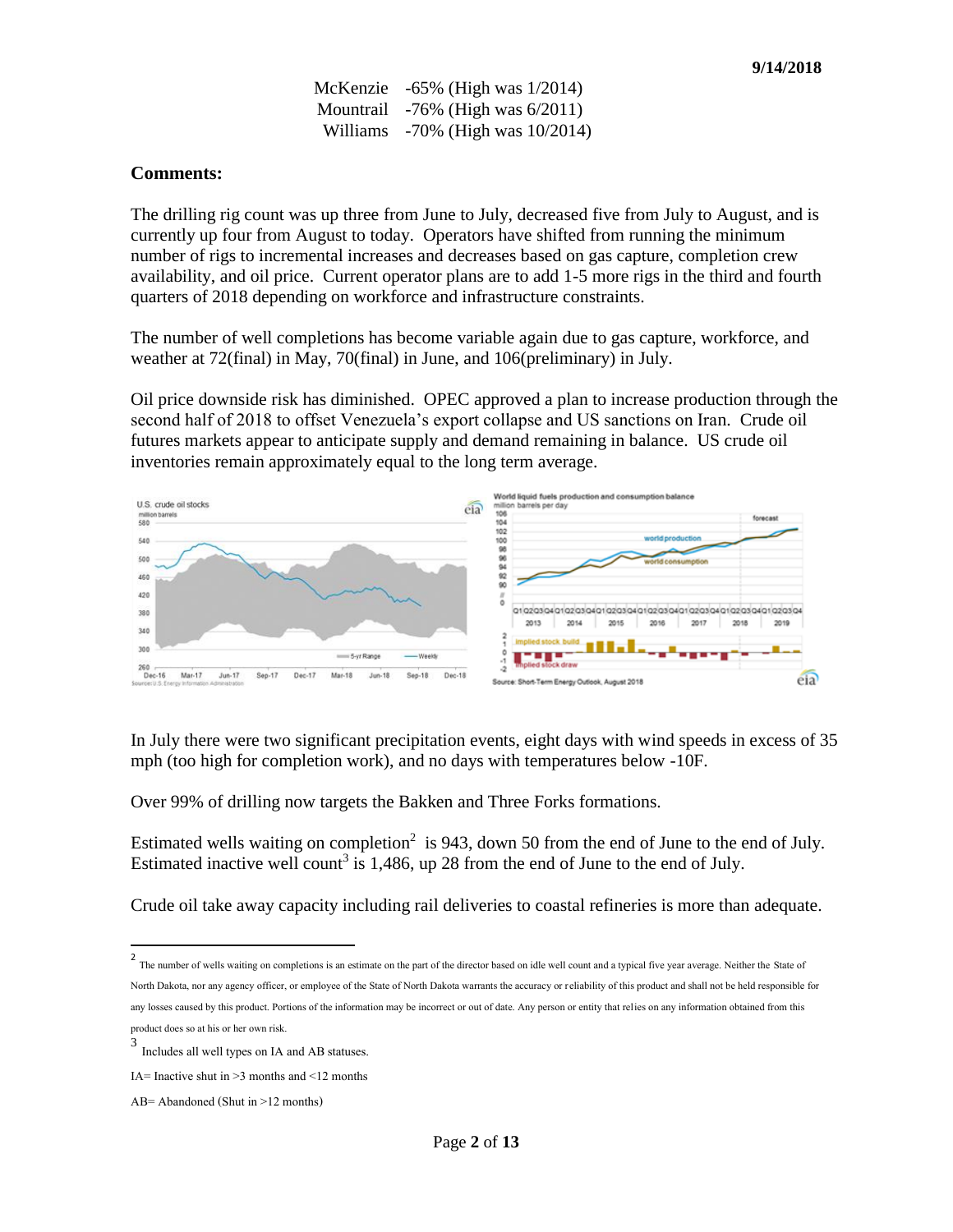Gas capture, workforce, and competition with the Permian and Anadarko shale oil plays for capital continue to limit drilling rig count. Utilization rate for rigs capable of 20,000+ feet is 60-70% and for shallow well rigs (7,000 feet or less) 40-50%.

Drilling permit activity increased rapidly from June to July then decreased slightly from July to August, which is normal for this time of year. Operators continue to maintain a permit inventory that will accommodate varying oil prices for the next 12 months.

Rigs actively drilling on federal surface in the Dakota Prairie Grasslands increased two to two.

Activity on the Fort Berthold Reservation is as follows:

16 drilling rigs (3 on fee lands and 13 on trust lands) 263,850 barrels of oil per day (175,758 from trust lands & 88,092 from fee lands) 1,908 active wells (1,369 on trust lands & 539 on fee lands) 147 wells waiting on completion 415 approved drilling permits (338 on trust lands & 77 on fee lands) 3,672 potential future wells (3,077 on trust lands & 595 on fee lands)

Seismic activity is very slow. There are 3 surveys active, 0 recording, 2 NDIC reclamation projects, 0 remediating, 1 suspended, and 2 permitted.

US natural gas storage decreased to 18% below the five-year average indicating potential for price improvement in the future. North Dakota shallow gas exploration could be economic at future gas prices, but is not at the current price.

The price of natural gas delivered to Northern Border at Watford City is down \$0.02 at \$2.46/MCF. This results in current oil to gas price ratio of 23 to 1. The state wide percentage of gas flared increased to 18.2%. The Tioga gas plant input was at 968% of capacity. The July Bakken capture percentage was 84% with the daily volume of gas flared from June to July up 45.5 to 436 million cubic feet per day. The historical high flared percent was 36% in 09/2011.

Gas capture statistics are as follows:

| Statewide         | 82% |
|-------------------|-----|
| Statewide Bakken  | 84% |
| Non-FBIR Bakken   | 84% |
| FBIR Bakken       | 76% |
| Trust FBIR Bakken | 75% |
| Fee $FBIR$        | 80% |

The Commission has established the following gas capture goals:

- 74% October 1, 2014 through December 31, 2014
- 77% January 1, 2015 through March 31, 2016
- 80% April 1, 2016 through October 31, 2016
- 85% November 1, 2016 through October 31, 2018
- 88% November 1, 2018 through October 31, 2020
- 91% Beginning November 1, 2020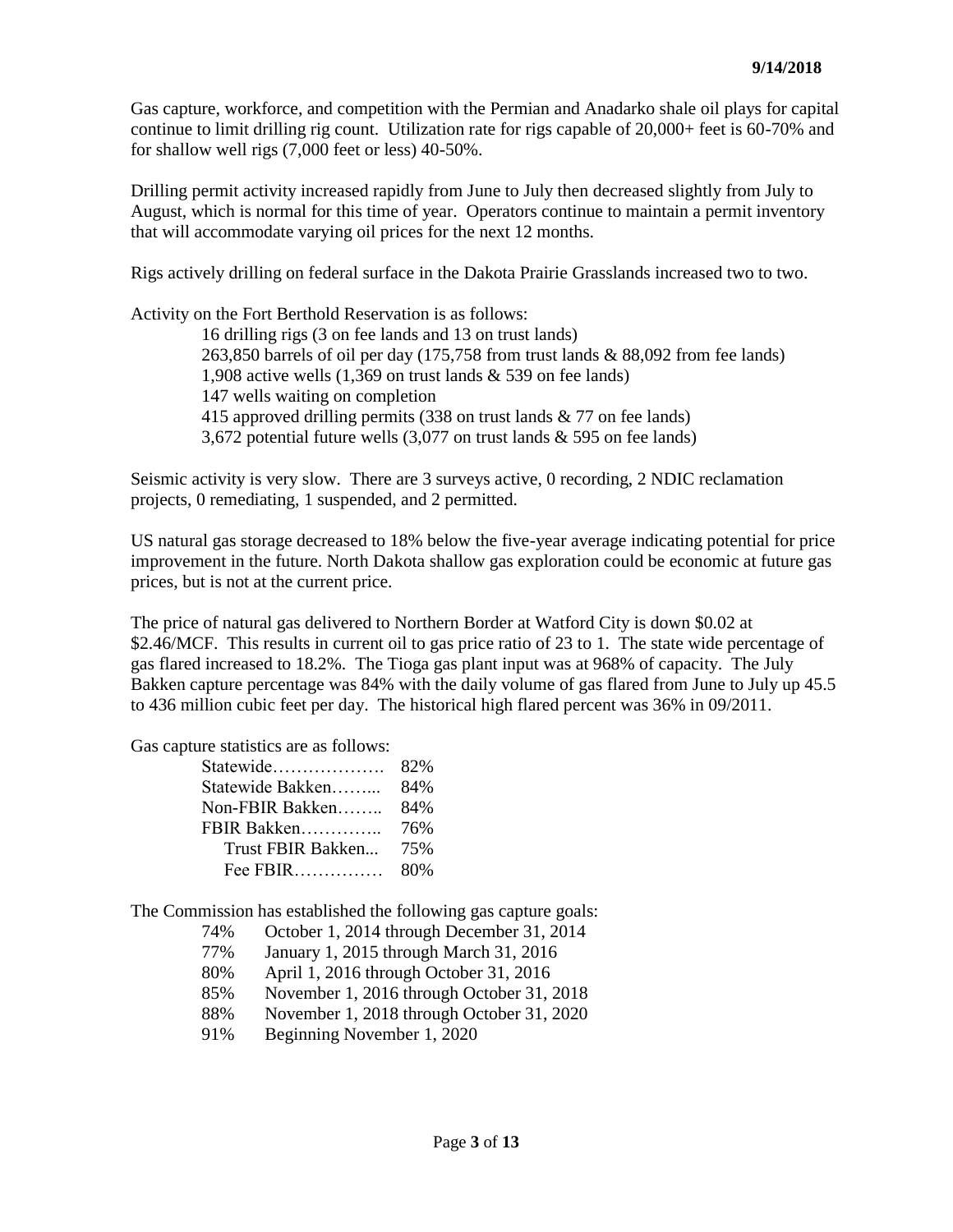**BIA** has published a new final rule to update the process for obtaining rights of way on Indian land. The rule was published 11/19/15 and became effective 12/21/15. The final rule can be found at [https://www.federalregister.gov/articles/2015/11/19/2015-28548/rights-of-way-on](https://www.federalregister.gov/articles/2015/11/19/2015-28548/rights-of-way-on-indian-land)[indian-land.](https://www.federalregister.gov/articles/2015/11/19/2015-28548/rights-of-way-on-indian-land) On 3/11/16, the Western Energy Alliance filed a complaint and motion for a temporary restraining order and/or a preliminary injunction. On 4/19/16, the US District court for the District of North Dakota issued an order denying the motion for a preliminary injunction. Secretary Zinke has expressed interest in revising right of way rules to simplify and speed up the process.

**BLM** on 6/6/18 BLM published Information Bulletin No. 2018-061 to remind BLM offices of the existing procedures for streamlining NEPA review under applicable statutes, regulations, and guidance and to encourage BLM offices to use these tools consistently and effectively. These tools include: (1) Determinations of NEPA Adequacy (DNAs), (2) statutory and administrative CXs, and (3) oil and gas field-wide programmatic NEPA analyses based on reasonable foreseeable development scenarios that can be used to expedite compliance with NEPA at the APD stage. This IB is a significant step in the right direction for North Dakota oil and gas operators. North Dakota continues to support current legislation in congress and BLM rule making that will further streamline NEPA review and permitting. The IB can be viewed at [https://www.blm.gov/policy/ib-2018-061.](https://www.blm.gov/policy/ib-2018-061)

**BLM** on 6/12/18 BLM published Permanent Instruction Memorandum No. 2018-014 to establish policies and procedures for processing Federal Applications for Permit to Drill (APD) proposing to drill into and produce leased Federal minerals from well pads on entirely non-Federal locations. This IM is a significant step in the right direction for North Dakota property owners, but falls short of the recognition that production of federal minerals from a horizontal well located on state or private surface should not be treated as a major federal action. The IM can be viewed at [https://www.blm.gov/policy/pim-2018-014.](https://www.blm.gov/policy/pim-2018-014)

**BLM** published a new final rule 43 CFR Parts 3100, 3160 and 3170 to update and replace its regulations on venting and flaring of natural gas effective 1/17/16. The final rule can be viewed online at [https://www.blm.gov/programs/energy-and-minerals/oil-and-gas/operations-and](https://www.blm.gov/programs/energy-and-minerals/oil-and-gas/operations-and-production/methane-and-waste-prevention-rule)[production/methane-and-waste-prevention-rule.](https://www.blm.gov/programs/energy-and-minerals/oil-and-gas/operations-and-production/methane-and-waste-prevention-rule) North Dakota, Wyoming, Montana, Western Energy Alliance, and IPAA filed for a preliminary injunction to prevent the rule going into effect until the case is settled. A hearing in Casper, Wyoming was held 1/6/17. On 1/16/17 the court denied all of the petitioners' motions for preliminary injunctions. **On 2/3/17 the US House of Representatives voted 221-191 to approve a Congressional Review Act resolution against the rule.** On 3/28/17 President Trump issued an executive order which in part directs "The Secretary of the Interior shall review the following final rules, and any rules and guidance issued pursuant to them, for consistency with the policy set forth in section 1 of this order and, if appropriate, shall, as soon as practicable, suspend, revise, or rescind the guidance, or publish for notice and comment proposed rules suspending, revising, or rescinding those rules:". This rule is included in the list as item (iv). North Dakota plans to continue active participation in the litigation of this rule until the BLM takes final action eliminating the rule. **On 5/10/17 the Senate voted 51 to 49 against the CRA, allowing the rule to remain in effect.** On 6/27/17 U.S. D. Ct. Judge Skavdahl granted BLM's motion to extend the merits briefing schedule by 90 days, based on BLM's APA 705 stay and BLM's representations regarding its plans to reconsider the VF Rule. Opening briefs were filed 7/3/17. On 7/5/17 California and New Mexico sued BLM in the U.S. District Court for the Northern District of California, seeking a declaratory judgement that BLM's APA 705 stay was illegal and vacating the stay. The relief they request would vacate the stay of the January 2018 compliance et al deadlines, bringing them all back into force. BLM officials encouraged North Dakota to intervene. On 7/12/17 a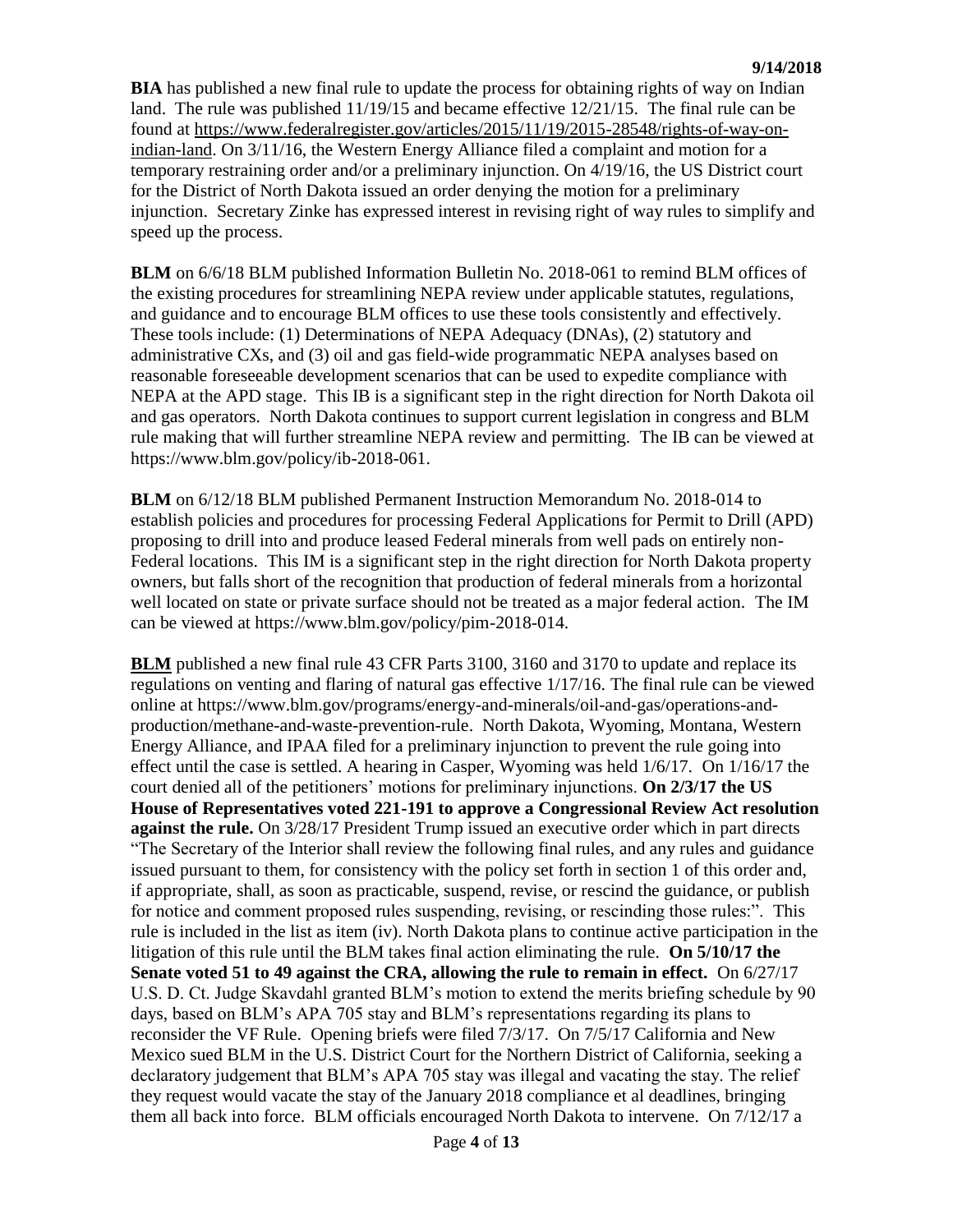group of NGOs including the Fort Berthold Protectors of Water and Earth Rights filed a separate suit against the BLM in federal court in the U.S. District Court for the Northern District of California, seeking a declaratory judgement that BLM's APA 705 stay was illegal and vacating the stay. California and New Mexico, along with various environmental groups, have challenged BLM's stay in the Northern District of California, and filed a motion for summary judgment on 7/26/17. On 8/24/17 North Dakota filed a response supporting BLM's motion, a motion to intervene, and a motion to change venue to Wyoming in an attempt to prevent all of the litigation regarding the timing of the Flaring Rule, including the future rulemakings further extending compliance deadlines that BLM has stated that it intends to publish, could end up in front of the magistrate judge in the Northern District of California instead of Judge Skavdahl in Wyoming. On 10/04/17 the federal magistrate judge in the Northern District of California granted the summary judgement motion by California, New Mexico, and several NGOs throwing out BLM's administrative and temporary postponement of several of the future rules compliance dates/obligations. On 10/05/17 the BLM issued a Federal Register Notice for a proposed rule that if finalized will delay certain requirements of the BLM Rule until January 17, 2019. North Dakota submitted comments to (1) support BLM's decision to delay certain compliance requirements and (2) continue to make the record that BLM exceeded its authority to promulgate the rule in the first place with particular emphasis on the specific/unique North Dakota considerations at issue. NDIC comments are available at [http://www.nd.gov/ndic/ic](http://www.nd.gov/ndic/ic-press/dmr-blm-comments17-11.pdf)[press/dmr-blm-comments17-11.pdf.](http://www.nd.gov/ndic/ic-press/dmr-blm-comments17-11.pdf) BLM, the states of CA & NM, and the NGOs supporting the current final rule were granted an extension to file response briefs to December  $11<sup>th</sup>$  in the WY court. Oral arguments are scheduled on December  $18<sup>th</sup>$ . Judge Skavdahl has indicated he wishes to decide the merits of this case before the major compliance requirements of the current final rule take effect in January of 2018. On 11/29/17 North Dakota filed a response to industry petitioner's motion for a preliminary injunction supporting a preliminary or permanent injunction. On  $12/4/17$  USDOJ petitioned the 9<sup>th</sup> US Judicial Circuit Court in San Francisco to review and overturn the Northern District of California court's November decision ordering the US Bureau of Land Management to make oil and gas producers comply with the methane emissions requirements while the rules are being reviewed. Briefs in favor of the industry preliminary injunction motion are due on 12/18/17 and briefs responding to BLM's motion to stay the litigation are due on 1/5/18. On 12/7/17 BLM published a rule in the Federal Register delaying the methane regulation until January 2019, saying the previous rule is overly burdensome to industry. Officials said the delay will allow the federal Bureau of Land Management time to review the earlier rule while avoiding tens of millions of dollars in compliance costs to industry that may turn out to be unnecessary. On 12/19/17 BLM was sued by California, New Mexico, and a large group of NGOs in the Northern District of California federal court over the 12/7/17 rule extending certain compliance dates in BLM's 2016 Rule. The complaint requests that BLM's extension rule be set aside and the provisions it relates to reinstated. On 12/26/17 BLM filed a motion seeking to stay the litigation in the U.S. District Court case in WY and to vacate the January 5 briefing deadline, a motion in which the industry trade associations and Montana and Wyoming joined. North Dakota and Texas filed a short response on 12/27/17 asking the Court to deny the motion or allow until 1/12/18 to fully respond to BLM's holiday week motion. On 12/29/17 the Wyoming district court granted BLM's motion to stay the 2016 Rule challenge litigation. On 2/22/18 BLM published a new rule proposal to revise the 2016 final Waste Prevention Rule (also known as the venting and flaring rule). The proposed rule would eliminate duplicative regulatory requirements and reestablish long-standing requirements that the 2016 final rule sought to replace. While the proposed rule is open for public comment generally, the Federal Register notice specifically requests comment on ways that the BLM can reduce the waste of gas by incentivizing the capture, reinjection, or beneficial use of the gas. Public comments on this proposed rule were due to the BLM on or before 4/23/18. NDIC comments can be viewed at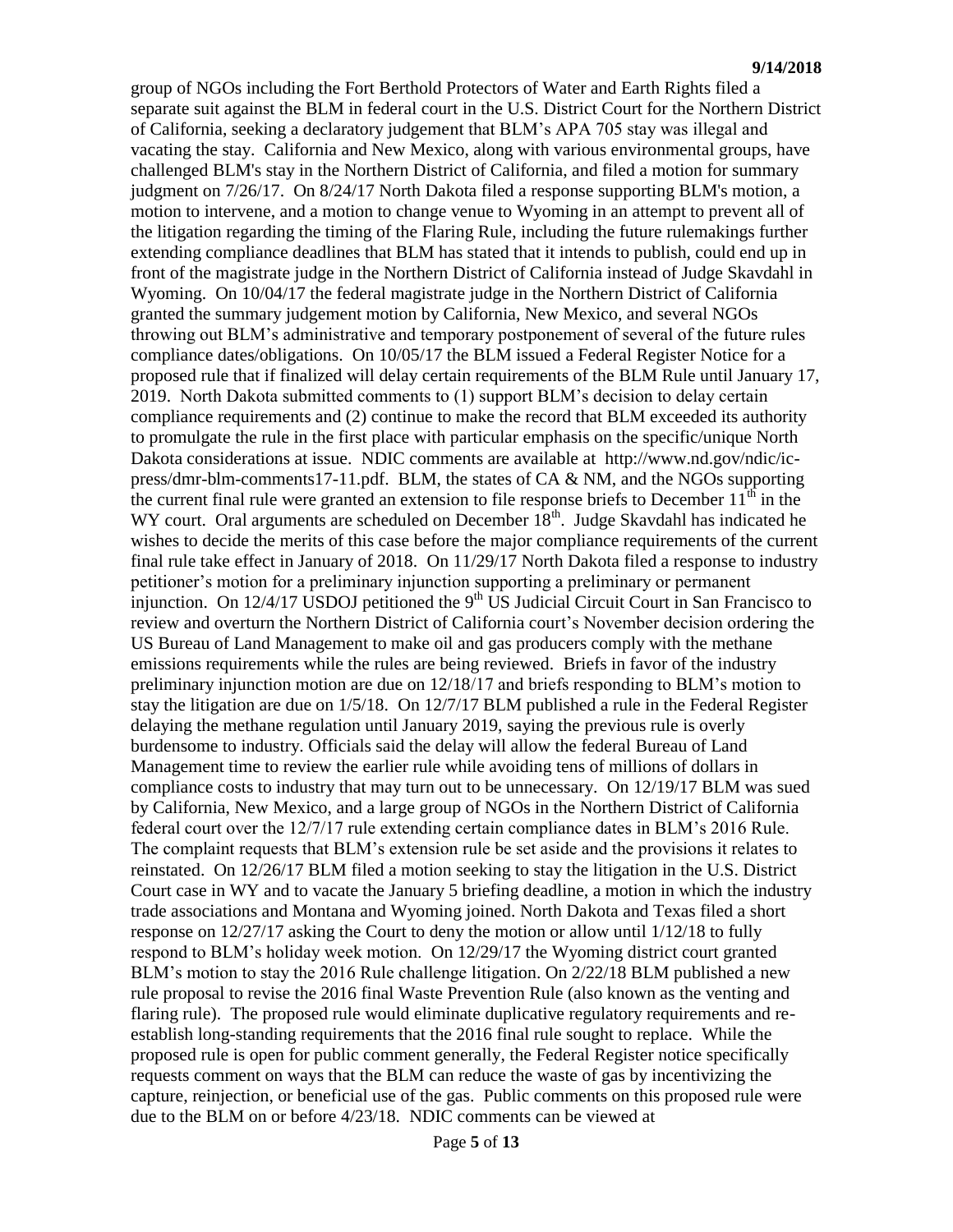[http://www.nd.gov/ndic/ic-press/blm%20comments%20180417.pdf.](http://www.nd.gov/ndic/ic-press/blm%20comments%20180417.pdf) On 2/22/18 Judge Orrick in the Northern District of California entered a preliminary injunction against the BLM's "Suspension Rule" which suspended for one year certain compliance deadlines in BLM's Venting and Fairing Rule. Judge Orrick also denied North Dakota's motion to transfer the case to the District of Wyoming where Judge Skavdahl had stayed the original rule on the grounds that parties were protected by the Suspension Rule. The immediate effect of this decision was to reinstate the BLM Venting and Fairing Rule in full, along with compliance deadlines that became effective January 17, 2018, and remove the protections relied upon by Judge Skavdahl the District of Wyoming case. On 3/7/18 U.S. District Court Judge Skavdahl granted the North Dakota/Texas Motion to lift the stay in the challenge to the BLM's Venting & Flaring Rule. The California Court explicitly adopted North Dakota's central position in intervention - stating that "I express no judgment whatsoever in this opinion on the merits of the [V&F] Rule," showing great deference to Judge Skavdahl and the existing case in his Court and rejecting the California, NM, and NGOs request to uphold the V&F Rule. Judge Skavdahl's Lift Stay Order gives BLM until March 14 to file its response to North Dakota/Texas, as well as to the motions filed by Wyoming/Montana and Industry, with reply briefs due March 21. Wyoming/Montana are seeking a partial stay of the VF Rule under Section 705, and Industry is seeking a partial Preliminary Injunction of the Rule. On 4/4/18 U.S. District Judge Skavdahl issued an order granting Wyoming's request for a partial stay of the Rule under Section 705 of the APA. The Court's limited Stay Order provides immediate relief to industry, but the balance of the Rule, including BLM's unlawful exercise of authority over State and private mineral interests through an over-inclusive application of communitization remains. The Court denied the North Dakota/Texas motion to move forward to complete briefing on the merits, and also denied industry's motion for a preliminary injunction. The Court expressed frustration with " the administrative dysfunction" reflected by this case as it ping-pongs between the District Courts of Wyoming and the N.D. of CA and BLM's various attempts to delay, rescind or replace the Rule, concluding that "going forward on the merits at this point remains a waste of judicial resources and disregards prudential ripeness concerns." On 4/5/18 15 NGOs filed a Notice of Appeal with the 10th Circuit. California & New Mexico followed suit on 4/5/18 and have now also filed an appeal with the 10th Circuit. On  $9/12/18$  North Dakota filed a brief in the  $10<sup>th</sup>$ Circuit Court of Appeals urging the Court, if it chooses to reverse the Wyoming district court's Stay Order, to remand the case back to the Wyoming district court with direction to finish this protracted legal process by promptly proceeding to a ruling on the merits.

**BLM** revised final regulations for hydraulic fracturing on federal and Indian lands were published in the CFR on 3/26/15 and they were scheduled to go into effect 6/24/15. North Dakota, Colorado, Utah, Wyoming, Western Energy Alliance, and IPAA filed for a preliminary injunction to prevent the rules going into effect until the case is settled. Following a lengthy hearing in Casper, Wyoming on 6/23/15, the court issued a stay on the rules. On 9/30/15 the court granted a preliminary injunction, preventing the rules from being enforced until litigation on the rule is final. The  $10<sup>th</sup>$  Circuit Court of Appeals issued an order  $3/10/16$  denying the industry alternative motion for a stay. On 6/21/16 the court found the rule to be unlawful and ordered it set aside. The plaintiffs filed a motion with the US Court of Appeals for the Tenth Circuit to dismiss the appeal of the preliminary injunction. The Department of Justice on behalf of the BLM and the intervening environmental groups filed an appeal of the decision on the rule and oppose the motion to dismiss the appeal of the preliminary injunction. The North Dakota Response Brief to the US Court of Appeals for the Tenth Circuit was filed 9/15/16. NDIC comments on the rule can be found at [http://www.nd.gov/ndic/ic-press/BLM-comments-](http://www.nd.gov/ndic/ic-press/BLM-comments-120625.pdf)[120625.pdf.](http://www.nd.gov/ndic/ic-press/BLM-comments-120625.pdf) On 3/28/17 President Trump issued an executive order which in part directs "The Secretary of the Interior shall review the following final rules, and any rules and guidance issued pursuant to them, for consistency with the policy set forth in section 1 of this order and,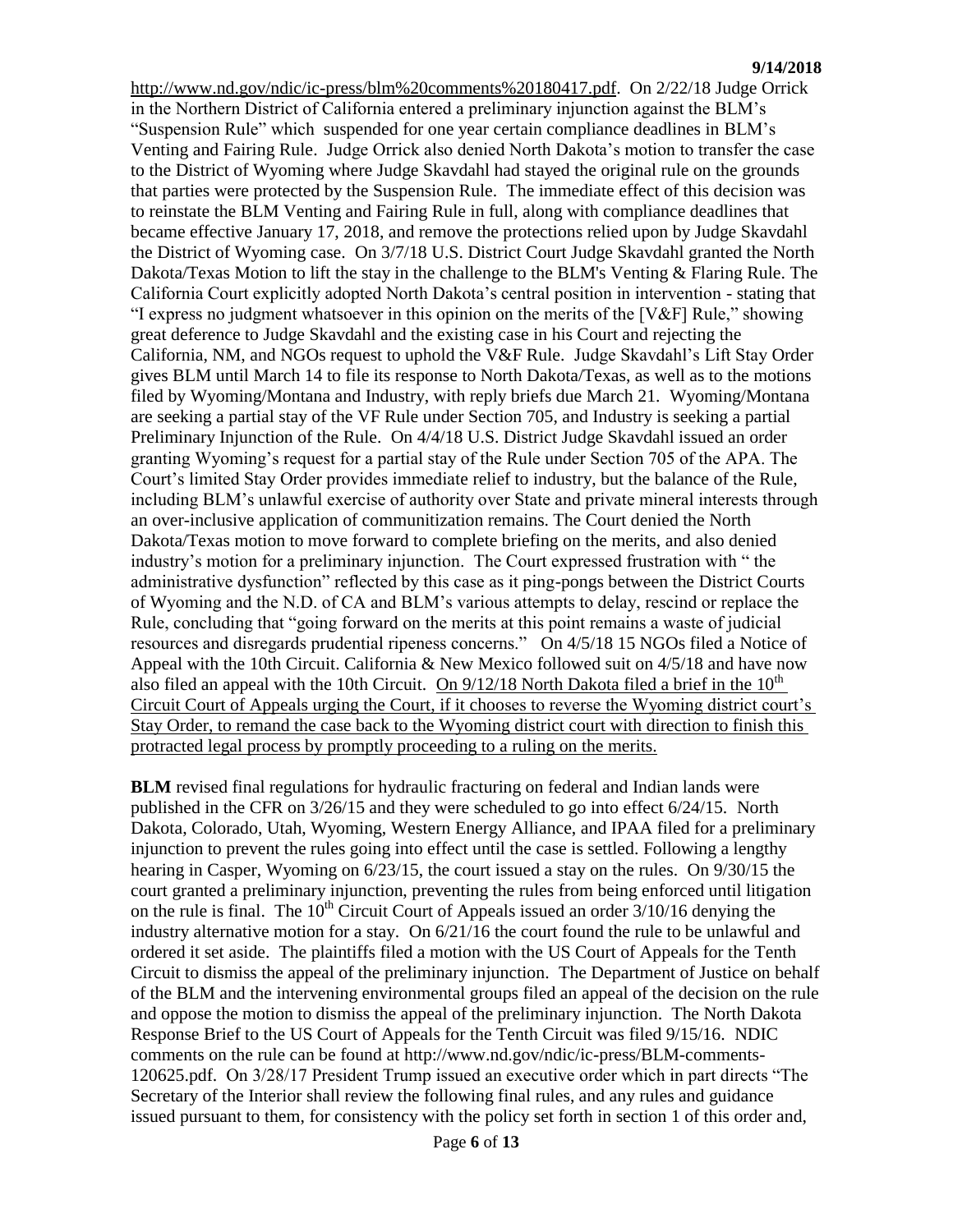if appropriate, shall, as soon as practicable, suspend, revise, or rescind the guidance, or publish for notice and comment proposed rules suspending, revising, or rescinding those rules". This rule is included in the list as item (i). On 5/4/2017 BLM filed a request asking the court to hold the appeal in abeyance as it will "soon" initiate a rulemaking process to revise or rescind the 2015 Rule, that it had the authority to issue the Rule, but conceding that the Rule does not reflect BLM's current priorities or policies, as reflected in certain recent Presidential Executive Orders. After the BLM submitted its filings the 10th Circuit Court Appeals immediately directed the petitioners (including North Dakota) and the intervenors to file briefs by 6/5/17 to respond to BLM's position. Two amicus groups that submitted merits briefs (the law school professors and former DOI officials) filed supplemental amicus briefs on the questions posed by the Court following the change of Administrations. The Court's Supplemental Order authorized the filing of these additional amicus briefs. Both briefs seek to capitalize on the BLM's continued insistence that it had the authority to issue the Rule (but concede that the 2015 HF Rule does not reflect BLM's current priorities or policies as reflected in certain recent Presidential Executive Orders). The two amicus groups solicit the Court to rule on the merits of the BLM and NGO appeals and to overturn the District Court decision, actually asking the Court to issue an advisory opinion on the BLM's authority. In addition to addressing the NGO arguments, North Dakota will respond to these two briefs in the context that all three parties are asking the Court to do what it is prohibited from doing by Article III of the U.S. Constitution. North Dakota filed a response brief 6/20/17 in support of the BLM action to put the rule in abeyance and take final action vacating the rule. Oral arguments before the  $10<sup>th</sup>$ Circuit took place  $7/27/17$ . A recording of the oral arguments is now available on the home page of the court's website [http://www.ca10.uscourts.gov.](https://urldefense.proofpoint.com/v2/url?u=http-3A__www.ca10.uscourts.gov&d=DwMGaQ&c=2s2mvbfY0UoSKkl6_Ol9wg&r=-wqsZnBxny594KY8HeElow&m=Ul_VtJUX6iW5pvHjCcBxUWtskC0F4Dhry3sPtcEHvCw&s=laRHiLDv5w8otcQWQjpn82WMieoB2AZ-Q4M1LFQPL5s&e=) NDIC filed comments supporting BLM's rescission of the rule that can be found at [http://www.nd.gov/ndic/ic-press/dmr-blm](http://www.nd.gov/ndic/ic-press/dmr-blm-comment17-9.pdf)[comment17-9.pdf.](http://www.nd.gov/ndic/ic-press/dmr-blm-comment17-9.pdf) On 09/21/17 the 10th Circuit issued a split (2-1) decision to dismiss the appeals as prudentially unripe, vacate the district court's judgment invalidating the rule, and remand with instructions to dismiss the underlying action without prejudice. Appellees State of North Dakota, State of Colorado, State of Utah, and State of Wyoming's filed a Petition for Panel Rehearing And/Or Request for En Banc Determination on 11/03/17. On 11/06/17 the court ordered the appellants to file a response to the Petition on or before 11/20/2017. The En Banc rehearing request was denied. The  $10<sup>th</sup>$  circuit court has not yet issued its mandate ending the current round of litigation in the Wyoming District court. The Ute tribe filed a motion on 1/12/18 asking the court to dismiss the appeals as moot based on the publication of the rescission rule and leave the WY court decision to vacate the rule in place. The court ordered the DOJ and BLM to file a response by 1/22/18. On 12/29/17 BLM published a final rule rescinding the 2015 Hydraulic Fracturing rules with 2 exceptions 1) the rule does not restore language requiring pre-approval of non-routine hydraulic fracturing operations and 2) the rule does not rescind changes to 43 CFR 3160 due to other rules published between 3/26/15 and 12/29/17 (electronic filing and venting & flaring rules). On 2/7/18 North Dakota filed a reply in support of its motion to dismiss the original rule appeal as moot pursuant to Federal Rule of Appellate Procedure 27(a)(4), and request that the Court should not issue the mandate, nor vacate the District Court's judgment based on two new and important developments: (1) on December 29, 2017, the Bureau of Land Management (BLM) promulgated a final rule rescinding the Hydraulic Fracturing Rule ("HF Rule"), and (2) on January 24, 2018, the Citizen Group Intervenors challenged the repeal of the HF Rule ("HF Repeal Rule") in the U.S. District Court for the Northern District of California.

**BLM** has published the North Dakota Greater Sage-Grouse Proposed Resource Management Plan Amendment and Final EIS. NDIC is evaluating whether the state needs to intervene in the lawsuit filed by Western Energy Alliance challenging the final plan. Information on the plan and EIS can be found at the following web addresses: [https://www.blm.gov/epl-front-](https://www.blm.gov/epl-front-office/eplanning/planAndProjectSite.do?methodName=dispatchToPatternPage¤tPageId=48797)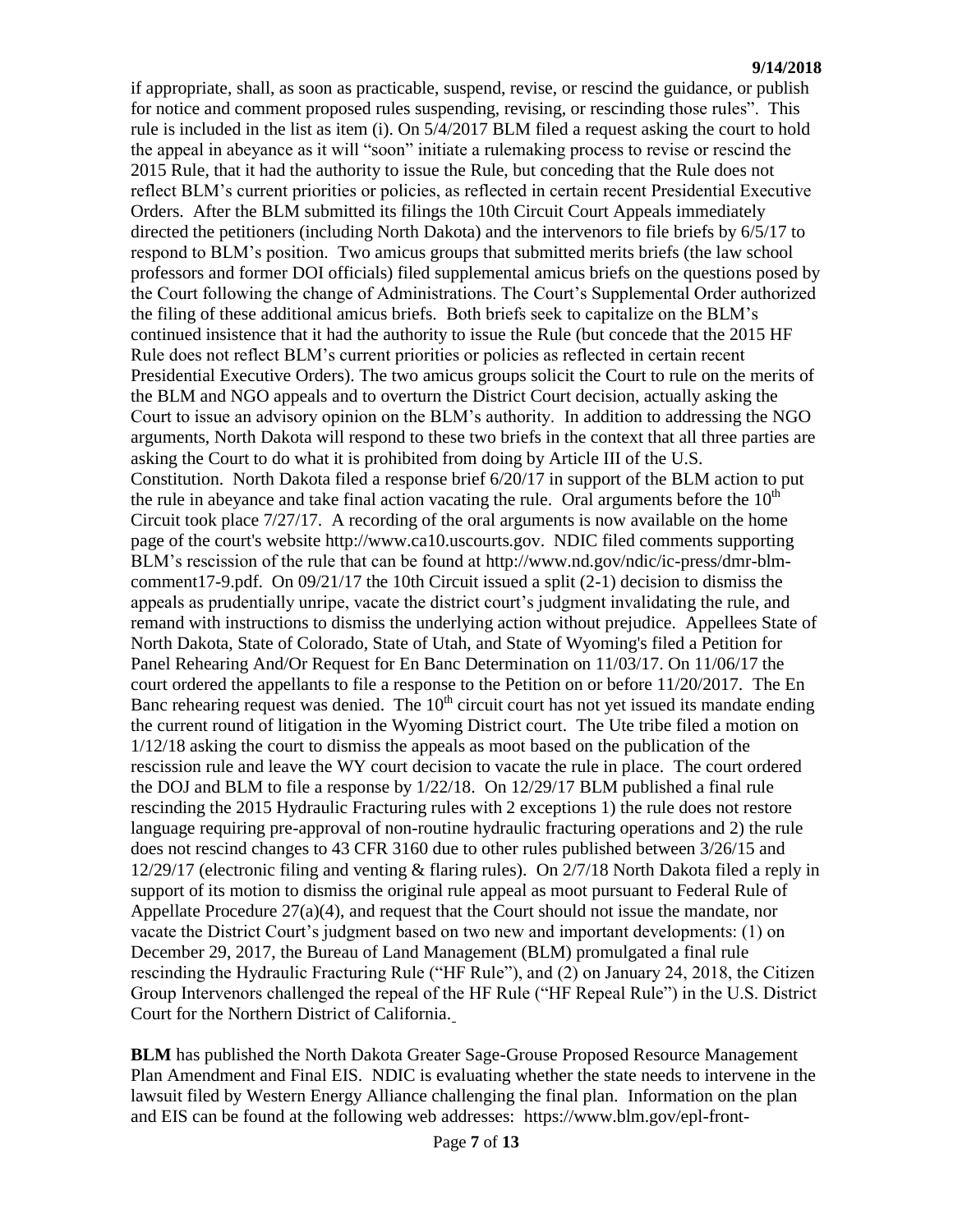[office/eplanning/planAndProjectSite.do?methodName=dispatchToPatternPage&currentPageId=](https://www.blm.gov/epl-front-office/eplanning/planAndProjectSite.do?methodName=dispatchToPatternPage¤tPageId=48797) [48797.](https://www.blm.gov/epl-front-office/eplanning/planAndProjectSite.do?methodName=dispatchToPatternPage¤tPageId=48797) On 6/7/17 Secretary Zinke issued Secretarial Order 3353 to establish an internal review team that, among other things, evaluated both federal sage-grouse plans and state plans and programs to ensure they are complementary and explored possible plan modifications with local economic growth and job creation in mind. On 8/10/17 Secretary of the Interior Ryan Zinke received a report from the Department of the Interior Sage-Grouse Review Team (DOI Team) regarding possible plan and policy modifications to complement state efforts to improve Greater Sage-Grouse conservation and economic development on public lands. The report is the final product required by Secretarial Order 3353 "Greater Sage-Grouse Conservation and Cooperation with Western States". The report, the cover letter from the Bureau of Land Management to the Secretary, and the memo from Secretary Zinke to Deputy Secretary David Bernhardt are available at

https://www.doi.gov/sites/doi.gov/files/uploads/so3353 memo\_coverletter\_report\_080717.pdf. NDIC is evaluating whether the state needs to comment or intervene in the lawsuit filed by Western Energy Alliance challenging the final plan. The U.S. District Court for the District of Nevada ruled in March 2017 that the BLM failed to adequately evaluate the designation of Sagebrush Focal Areas in its 2015 greater sage-grouse plan amendment for Nevada. In order to comply with the court's order and to address issues raised by various interested parties, and to consider recommendations in the November 4, 2017 report prepared by the Department of the Interior's Greater Sage-Grouse Review Team in Response to Secretary's Order 3353 (SO 3353), the BLM intends to consider amending these plans. The BLM published a notice that initiates the public scoping process for RMP amendment(s) with associated NEPA document(s). The notice can be found at [https://www.federalregister.gov/documents/2017/10/11/2017-](https://www.federalregister.gov/documents/2017/10/11/2017-21958/notice-of-intent-to-amend-land-use-plans-regarding-greater-sage-grouse-conservation-and-prepare) [21958/notice-of-intent-to-amend-land-use-plans-regarding-greater-sage-grouse-conservation](https://www.federalregister.gov/documents/2017/10/11/2017-21958/notice-of-intent-to-amend-land-use-plans-regarding-greater-sage-grouse-conservation-and-prepare)[and-prepare.](https://www.federalregister.gov/documents/2017/10/11/2017-21958/notice-of-intent-to-amend-land-use-plans-regarding-greater-sage-grouse-conservation-and-prepare) Comment period closed on December 27, 2017. The date(s) and location(s) of any scoping meetings will be announced at least 15 days in advance through local news media, newspapers and the BLM Web site at: [http://bit.ly/GRSGplanning.](http://bit.ly/​GRSGplanning) In order to be included in the analysis, all comments must be received prior to the close of the 45-day scoping period or 15 days after the last public meeting, whichever is later. BLM will provide additional opportunities for public participation as appropriate. The NDIC comments, submitted on 12/1/17, can be found at [http://www.nd.gov/ndic/ic-press/dmr-comment-Sage.pdf.](http://www.nd.gov/ndic/ic-press/dmr-comment-Sage.pdf)

**BLM** On 8/9/17 the DOI Interior board of Land Appeals stayed drilling on the Slawson Torpedo wells. The MHA Nation appealed the BLM decision to grant drilling permits because the well pad is located 600 feet from Lake Sakakawea although a 2012 tribal law requires the wells be 2,640 feet from the lake. The spacing unit for the wells contains private, federal, and state minerals while the surface location is on private land within the boundaries of the Fort Berthold Reservation. On 8/15/17 U.S. District Court Judge Daniel Hovland granted Slawson's request to continue drilling and on 8/29/17 extended the order allowing drilling to continue until another hearing on the matter is held. On 6/21/18 the Mandan, Hidatsa and Arikara Nation sued the U.S. Department of the Interior challenging a decision from the agency's Office of Hearing and Appeals that the tribe said approved bids to drill near a lake within the boundaries of the nation's Fort Berthold Indian Reservation. Among other things, the nation asked for "an order setting aside and vacating the director's decision and holding that the eight [applications for permit to drill] must be denied because they are within 1,000 feet of Lake Sakakawea, the source of the MHA Nation's drinking water; or in the alternative reinstituting the board's stay order and remanding the case back to the Department of the Interior for reconsideration."

**EPA** On 08/21/2018 the U.S. Environmental Protection Agency (EPA) proposed a new rule to reduce greenhouse gas (GHG) emissions from existing coal-fired electric utility generating units and power plants across the country. This proposal, entitled the Affordable Clean Energy (ACE)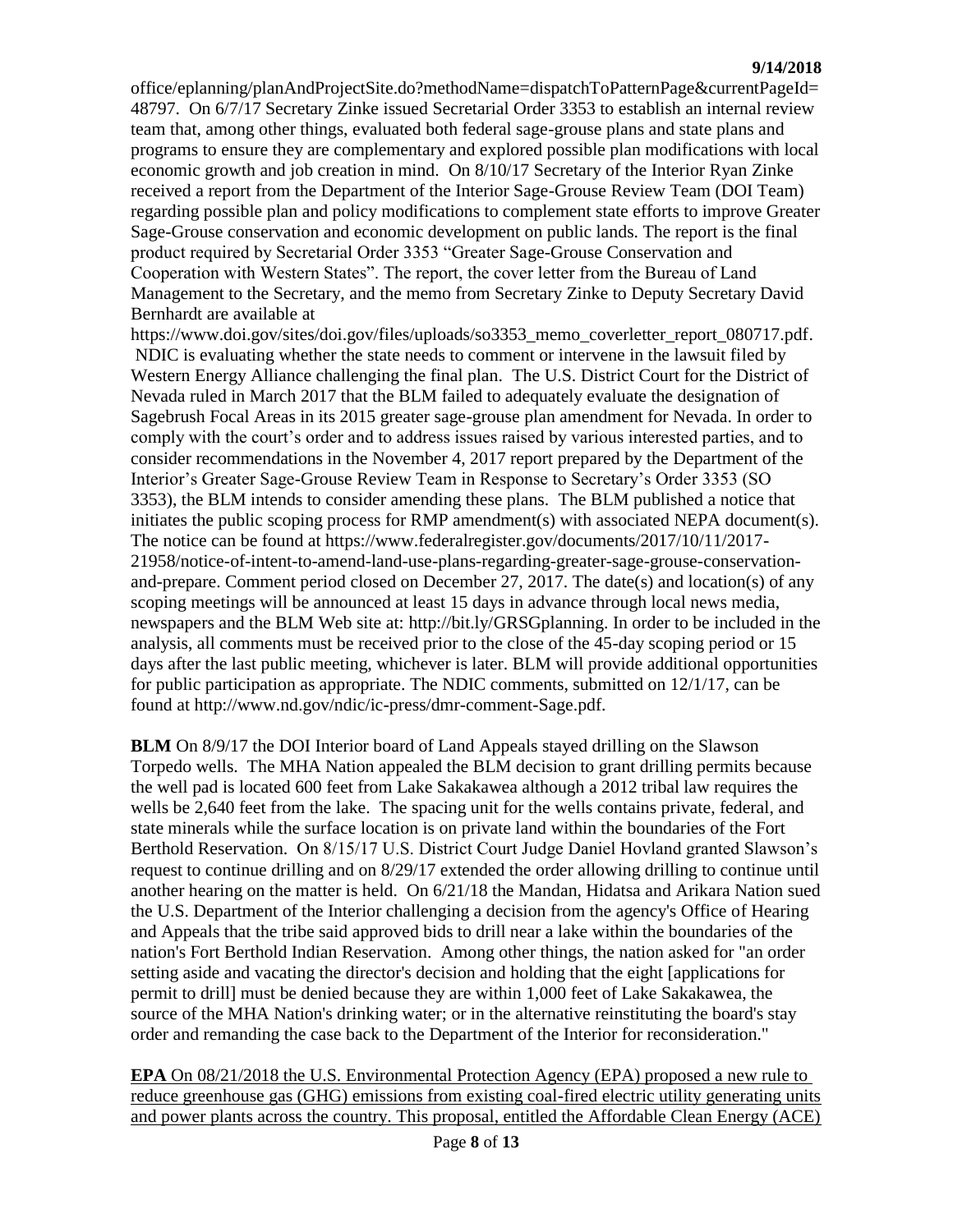Rule, establishes emission guidelines for states to use when developing plans to limit GHGs at their power plants. The ACE Rule replaced the prior administration's Clean Power Plan (CPP) and instead empowers states, promotes energy independence, and facilitates economic growth and job creation. Pursuant to President Trump's Executive Order 13873, which directed Federal agencies to review burdensome regulations, the EPA undertook a review of the CPP. Many believed the CPP exceeded EPA's authority under the Clean Air Act, which is why 27 states, 24 trade associations, 37 rural electric co-ops, and three labor unions challenged the rule. The Supreme Court issued an unprecedented stay of the rule. The proposal was published in the Federal Register on 8/31/18 and EPA will take comment on the proposal for 60 days (until 10/30/18) and will hold a public hearing. More information is available at [https://www.epa.gov/stationary-sources-air-pollution/proposal-affordable-clean-energy-ace](https://www.epa.gov/stationary-sources-air-pollution/proposal-affordable-clean-energy-ace-rule)[rule.](https://www.epa.gov/stationary-sources-air-pollution/proposal-affordable-clean-energy-ace-rule)

**EPA** On 08/24/18 Trump administration officials at EPA announced they are phasing out the agency's enforcement focus on animal waste pollution and the oil and gas industry. Enforcement chief Susan Bodine said she wants to shift the focus away from oil and gas as a sector deserving of extra scrutiny and toward prioritizing broad environmental problems, such as air pollution.

**EPA** On 6/26/18 EPA Administrator Pruitt direct the Office of Water to prepare a proposal for submission to the Office of Management and Budget and seek public comment within six months that proposes to consider, at a minimum, changes to EPA regulations that would govern the future use of EPA section  $404(c)$  authority: 1) Eliminating the authority to initiate the section 404(c) process before a section 404 permit application has been filed with the Corps or a state, otherwise known as the "preemptive veto", 2) Eliminating the authority to initiate the section 404(c) process after a permit has been issued by the Corps or a state, otherwise known as the "retroactive veto", 3) Requiring a regional administrator to obtain approval from EPA Headqua11ers before initiating the section 404(c) process, 4) Requiring a regional administrator lo review and consider the findings of a final Environmental Assessment or Environmental Impact Statement prepared by the Corps or a state before preparing and publishing notice of a proposed determination, and 5) Requiring the agency to publish and seek public comment on a final determination before such a determination takes effect.

**EPA** On 8/26/15 a coalition of environmental organizations filed a 60 day legal notice with the U.S. Environmental Protection Agency demanding more regulation of drilling and fracking waste. The groups are the Environmental Integrity Project, Natural Resources Defense Council, Earthworks, Responsible Drilling Alliance, San Juan Citizens Alliance, West Virginia Surface Owners Rights Organization, and the Center for Health, Environment and Justice. On 5/4/16 the same environmental groups filed suit against the EPA in the federal district court for the District of Columbia. The Plaintiffs Allege that EPA "has failed to meet its nondiscretionary duty" under the federal Resource Conservation and Recovery Act (RCRA ) to review and revise the RCRA Subtitle D solid waste regulations for O&G wastes every three years and that EPA last completed such a review in 1988 and that EPA has failed to review or revise the guidelines for state solid waste plans since 1981.

Plaintiffs want to force EPA to do two things-

1. Issue more stringent regulations for managing and disposing of O&G wastes, including on issues such as open-air pits and impoundments used for storing O&G wastewater, underground injection wells, and the transportation of O&G wastes by truck or pipeline.

2. Make the state solid waste plan guidelines more stringent and comprehensive. The document filed in the suit can be found at [http://environmentalintegrity.org/wp](http://environmentalintegrity.org/wp-content/uploads/2016-05-04-RCRA-OG-Wastes-Deadline-Suit-Complaint-FILED.pdf)[content/uploads/2016-05-04-RCRA-OG-Wastes-Deadline-Suit-Complaint-FILED.pdf](http://environmentalintegrity.org/wp-content/uploads/2016-05-04-RCRA-OG-Wastes-Deadline-Suit-Complaint-FILED.pdf)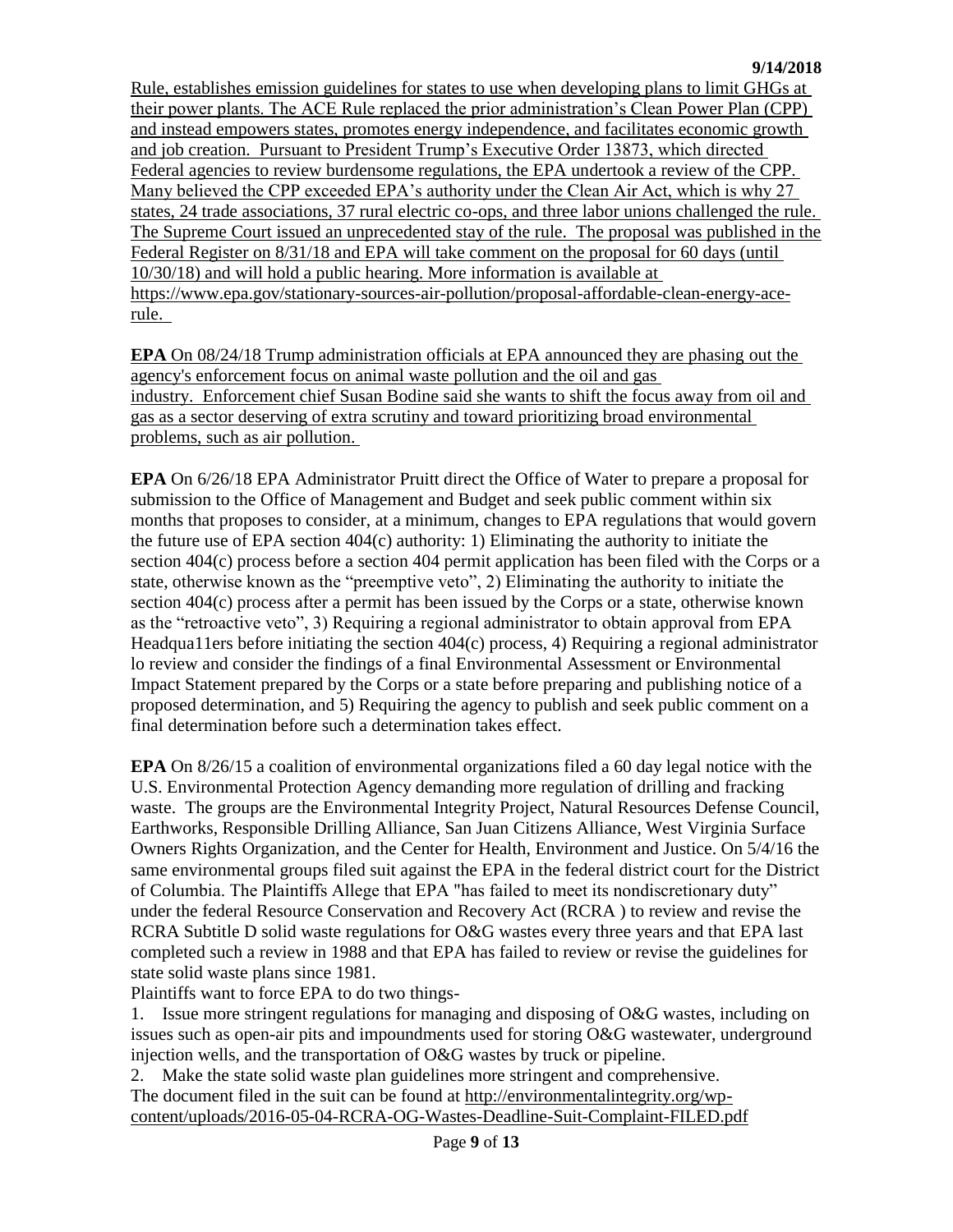On 6/30/16 North Dakota filed motions to intervene in order to prevent a sue and settle situation that would adversely impact state regulatory jurisdiction and to dismiss the case. Motions to Intervene were also filed by the Texas Railroad Commission, American Petroleum Institute, Independent Petroleum Association of America, and the association of Texas oil and gas producer/royalty owners (TIPRO). The plaintiffs and EPA each filed motions to oppose the motions to intervene. North Dakota filed a reply in support of its motion on 9/23/16. Late Friday afternoon 11/18/16 the U.S. District Court in Washington DC denied North Dakota and the two industry association's Motions to Intervene. The Court accepted the NGOs' statements in their briefs that all they asked for in their Complaint was a deadline for EPA to conduct a rulemaking, and concluded that none of the intervenors had demonstrated a sufficient "injury" to support standing in that context. On 12/23/16, EPA and the NGOs submitted a proposed consent decree to the Court that would settle the RCRA Subtitle D litigation. Unlike under the Clean Air Act, there is no statutory RCRA requirement that the proposed decree be published in the Federal Register or put out for public comment. NDIC has significant concerns about the proposed decree and submitted a letter to the court expressing those concerns. Since the court denied ND's motion to intervene, ND is not a party. The consent decree was approved Dec. 28 by U.S. District Judge John D. Bates. The EPA has agreed to review the regulations and by November 2019 either propose new rules or determine that new rules aren't necessary. This is a sue and settle deal. On 1/13/17 North Dakota filed an appeal of the decision(s), consent decree, and federal reimbursement of plaintiffs legal costs. As part of the appeal process, on 03/24/17 North Dakota filed a statement of issues and the other administrative filings: (1) Whether the District Court erred in denying North Dakota's motion to intervene in order to represent its sovereign interests in a case in which the Plaintiffs-Appellees seek to compel the U.S. Environmental Protection Agency ("U.S. EPA") to review and revise solid waste management regulations under Subtitle D of the Resource Conservation and Recovery Act. (2) Whether the District Court erred in concluding that North Dakota did not have Article III standing in this case. (3) Whether the District Court erred in concluding that North Dakota should be held to a different, and more stringent, standard for Article III standing than the Plaintiffs-Appellees. (4) Whether the District Court erred in entering a Consent Decree that violates Subtitle D of RCRA because it omits statutory non-discretionary duties with which U.S. EPA must comply, and would impose new non-discretionary duties on U.S. EPA that are not contained in the statute. North Dakota filed its opening appeal brief in the UNITED STATES COURT OF APPEALS FOR THE DISTRICT OF COLUMBIA CIRCUIT on 5/23/17. The EPA and the NGOs filed briefs 6/21/17 and North Dakota filed a reply brief 7/5/17. Oral arguments on the denial of North Dakota's motion to intervene were conducted on 11/07/17. On 11/28/17 the D.C. Circuit denied North Dakota's appeal in the RCRA Subtitle D case. The Court did not engage the state's arguments and decided the case based on precedent from previous industry cases in which they denied intervention in "sue and settle" cases.

**EPA** On 6/3/16 the final rule proposing a suite of changes to Clean Air Act permitting requirements for new and modified emissions sources in the oil and natural gas industry was published in the Federal Register. On 6/29/16 the NDIC decided to file a Petition for Review with the US Appeals Court for the District of Columbia to defend the state's sovereign jurisdiction over oil and gas regulation. Thirteen other states have joined this effort. North Dakota declined the standard offer to explore settlement through the court's mediation program. The proposed actions and NDIC comments are as follows:

o Proposed New Source Performance Standards – Docket ID number EPA-HQ-OAR-2010- 0505. NDIC comments can be found at [http://www.nd.gov/ndic/ic-press/EPA-HQ-OAR-2010-](http://www.nd.gov/ndic/ic-press/EPA-HQ-OAR-2010-0505.pdf) [0505.pdf](http://www.nd.gov/ndic/ic-press/EPA-HQ-OAR-2010-0505.pdf)

o Draft Control Techniques Guidelines – Docket ID number: EPA-HQ-OAR-2015-0216. NDIC comments can be found at<http://www.nd.gov/ndic/ic-press/EPA-HQ-OAR-2015-0216.pdf>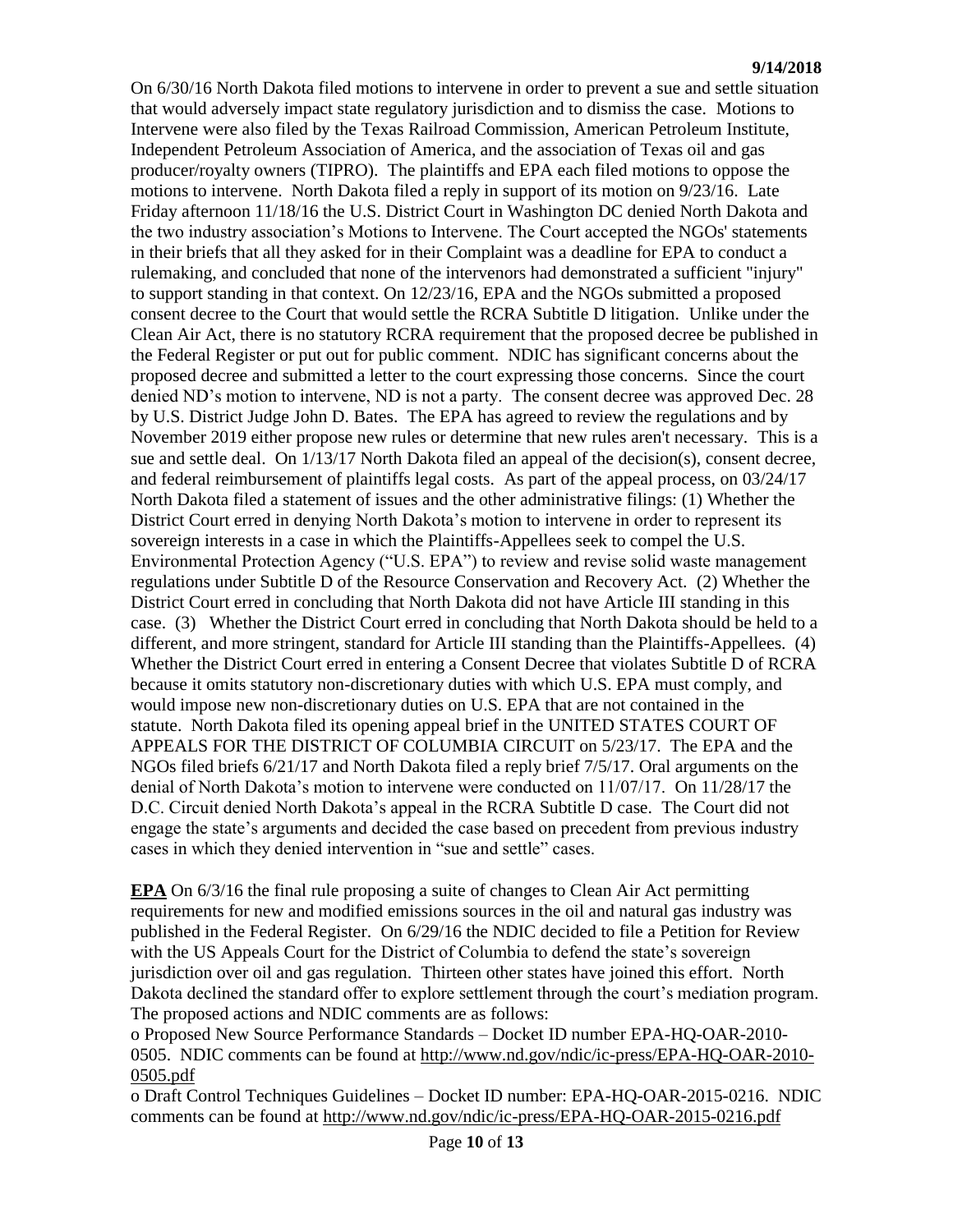o Proposed Source Determination Rule – Docket ID number: EPA-HQ-OAR-2013- 0685. NDIC comments can be found at [http://www.nd.gov/ndic/ic-press/EPA-HQ-OAR-2013-](http://www.nd.gov/ndic/ic-press/EPA-HQ-OAR-2013-0685.pdf) [0685.pdf](http://www.nd.gov/ndic/ic-press/EPA-HQ-OAR-2013-0685.pdf)

o Proposed Federal Implementation Plan for Implementing Minor New Source Review Permitting in Indian Country – Docket ID number: EPA-HQ-OAR-2014-0606. NDIC comments can be found at [http://www.nd.gov/ndic/ic-press/EPA-HQ-OAR-2014-0606.pdf.](http://www.nd.gov/ndic/ic-press/EPA-HQ-OAR-2014-0606.pdf) North Dakota et al. and EPA have filed motions to govern further proceedings and briefing schedules. On 3/28/17 President Trump issued an executive order which in part directs "The Administrator shall review the final rule entitled "Oil and Natural Gas Sector: Emission Standards for New, Reconstructed, and Modified Sources," 81 Fed. Reg. 35824 (November 3, 2016), and any rules and guidance issued pursuant to it, for consistency with the policy set forth in section 1 of this order and, if appropriate, shall, as soon as practicable, suspend, revise, or rescind the guidance, or publish for notice and comment proposed rules suspending, revising, or rescinding those rules." On 4/7/17 EPA filed a motion to hold the cases in abeyance. On 6/8/17 the NGO environmental groups challenged EPA's November 5th decision to issue a 90 day stay of the Rule's upcoming implementation dates. The NGOs argue that EPA's justifications for its stay (onerous implementation costs and excessive state administrative burdens) of the Rule were already raised and rejected by EPA during EPA's original rulemaking and that the requirements of a "judicial stay" are not met. The NGO's action is a new case, filed in the D.C. Circuit. They have also filed an emergency motion asking the Court to immediately vacate EPA's decision. On November 3 the DC Circuit court issued a 2:1 decision granting the NGO petition and vacating EPA's 90 day stay of the rule. North Dakota filed an amicus brief in support of the EPA stay. On 7/13/17 the same DC Circuit court granted an EPA motion to recall the mandate and granting 14 days for then EPA to seek reconsideration or review by the full court. API and WVA along with other states filed petitions for rehearing en banc, but on 8/10/17 the entire DC Circuit issued an order denying the API and WVa et al States petitions. EPA now proposes a 2-year stay of certain provision in the oil and gas NSPS. North Dakota filed comments on 8/9/17 in support of the proposed 2-year stay. On 11/8/17 EPA published a Federal Register notice request for supplemental comments relating to the current Administration's efforts to change course on the oil and gas sector methane regulations put in place by the Obama Administration. North Dakota did not submit additional comment to EPA because the North Dakota comments submitted on 8/9/17 correctly advocate that EPA's rationale for the two year stay also justifies outright repeal of the original Rule, so it justifies a two year stay. On 9/11/18 EPA proposed targeted improvements to the 2016 New Source Performance Standards for the oil and gas industry that streamline implementation, reduce duplicative EPA and state requirements, and significantly decrease unnecessary burdens on domestic energy producers. This oil and gas targeted improvements package is expected to save up to approximately \$484 million in regulatory costs from 2019 – 2025 or \$75 million annually. More detailed information including how to comment can be found at [https://www.epa.gov/sites/production/files/2018-](https://www.epa.gov/sites/production/files/2018-09/documents/oil_and_gas_technical_proposal_fact_sheet.9.11.18_0.pdf) [09/documents/oil\\_and\\_gas\\_technical\\_proposal\\_fact\\_sheet.9.11.18\\_0.pdf.](https://www.epa.gov/sites/production/files/2018-09/documents/oil_and_gas_technical_proposal_fact_sheet.9.11.18_0.pdf)

**EPA** published an advanced notice of proposed rule-making to seek comments on the information that should be reported or disclosed for hydraulic fracturing chemical substances and mixtures and the mechanism for obtaining this information. The proposed rule-making is in response to a petition from Earthjustice and 114 other groups who are opposed to the use of the GWPC-IOGCC FracFocus website process of chemical disclosure and any type of trade secret protection for hydraulic fracturing fluid mixtures. These groups are requesting EPA regulation of chemical disclosure under the federal Toxic Substances Control Act. Thanks to all who provided comments in support of a "states first" policy. NDIC comments can be viewed at <http://www.nd.gov/ndic/ic-press/DMR-frac714.pdf>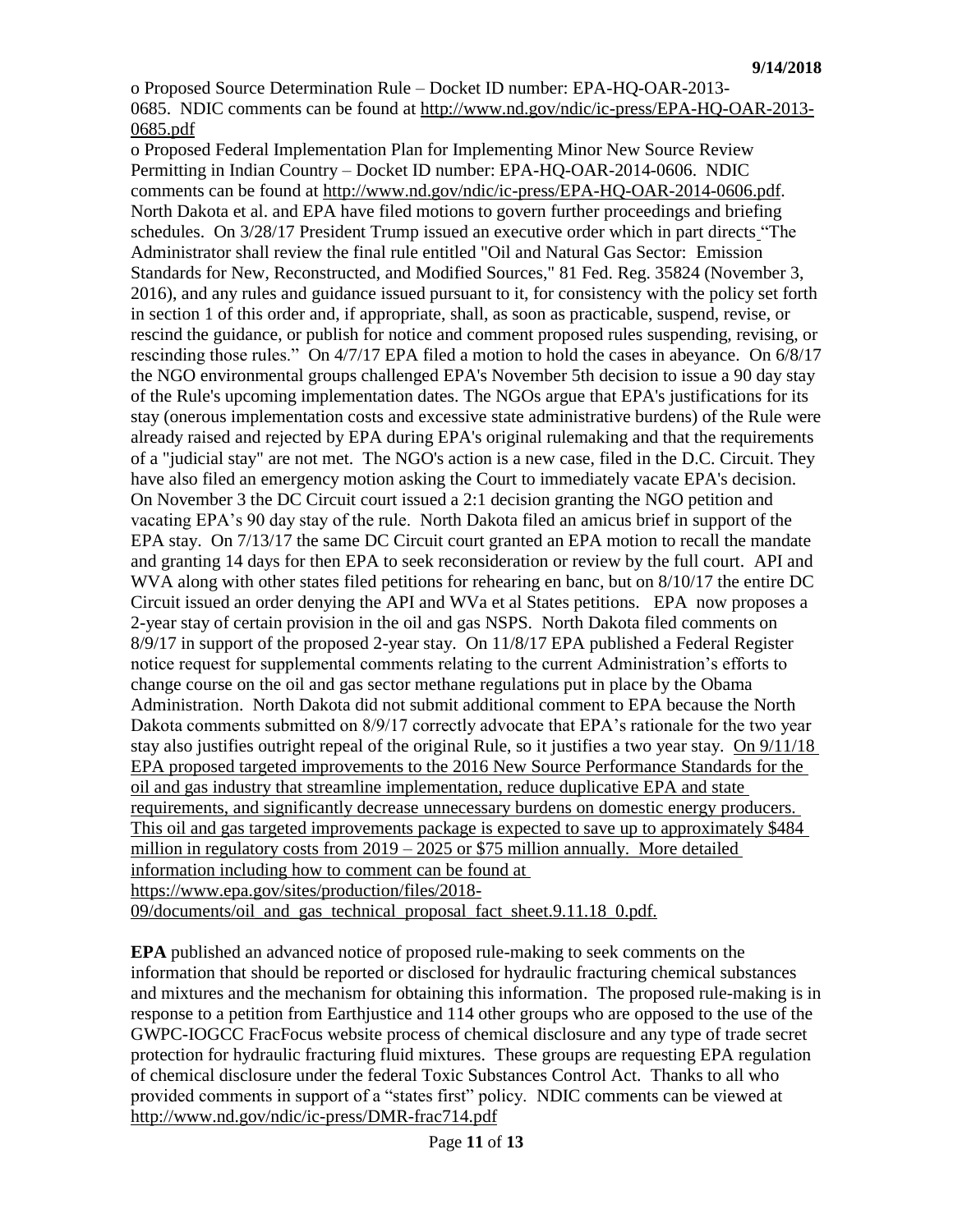**EPA** Administrator, Gina McCarthy, and the Assistant Secretary of the Army (Civil Works), Jo Ellen Darcy, signed the "Waters of the United States" final rule on 05/27/2015. The final rule was published in the Federal Register 7/29/15 and became effective in 37 states on 8/28/15. North Dakota, Alaska, Arizona, Arkansas, Colorado, Idaho, Missouri, Montana, Nebraska, New Mexico, Nevada, South Dakota, and Wyoming filed a lawsuit in U.S. District Court, claiming the final rule would harm states as regulators of the waters and lands. On 8/27/15 Federal District Judge Erickson granted a preliminary injunction preventing enforcement of the rule in the 13 states. The North Dakota case will now be subject to appeal, but no schedule has been set at this time. NDIC comments can be viewed at [http://www.nd.gov/ndic/ic-press/WOTUS](http://www.nd.gov/ndic/ic-press/WOTUS-comments.pdf)[comments.pdf](http://www.nd.gov/ndic/ic-press/WOTUS-comments.pdf)

Texas, Mississippi and Louisiana filed a joint complaint in the U.S. District Court for the Southern District of Texas, charging that the rule is unconstitutional. Ohio and Michigan filed a complaint in the U.S. District Court for the Southern District of Ohio, alleging that the expansion of jurisdiction includes dry land. Georgia and eight other states (Alabama, Florida, Kansas, Kentucky, South Carolina, Utah, West Virginia and Wisconsin) filed suit in the U.S. District Court for the Southern District of Georgia, asking the court to vacate the rule and block its enforcement by injunction. On 10/9/15 the United States Court Of Appeals for the Sixth Circuit granted a nationwide stay of the WOTUS rule pending jurisdiction determinations. On 2/28/17 President Trump signed an executive order directing the EPA to take action, paving the way for the elimination of the rule. North Dakota plans to continue active participation in the litigation of this rule until the EPA takes final action eliminating the rule. On 6/27/17 The EPA and USACOE filed an official proposal to withdraw the rule and begin a replacement rulemaking process. The proposed rule was published in the Federal Register on 6/27/17. A group of North Dakota agencies filed comments supporting withdrawal of the rule and beginning the replacement process.

**PHMSA** Advance notice of proposed rulemaking (ANPRM)was announced 1/10/17. SUMMARY: PHMSA is considering revising the Hazardous Materials Regulations (HMR) to establish vapor pressure limits for unrefined petroleum-based products and potentially all Class 3 flammable liquid hazardous materials that would apply during the transportation of the products or materials by any mode. PHMSA is currently assessing the merits of a petition for rulemaking submitted by the Attorney General of the State of New York regarding vapor pressure standards for the transportation of crude oil. The petition requests that PHMSA implement a Reid Vapor Pressure (RVP) limit less than 9.0 pounds per square inch (psi) for crude oil transported by rail. This rule making could substantially interfere with NDIC oil conditioning regulations. You can read about the NDIC regulations at [https://www.dmr.nd.gov/oilgas/2014Permitting\(2\).asp.](https://www.dmr.nd.gov/oilgas/2014Permitting(2).asp) NDIC submitted comments on 3/20/17 and the comment period closed on 5/19/17. On June 6, 2018 Senator Schumer wrote urging DOE and PHMSA to propose and quickly finalize a rule establishing federal volatility standards for the shipment of crude oil by rail in the United States. The NDIC submitted letter on 6/28/18 to proactively correct several conclusions and statements in Senator Schumer's letter about NDIC oil conditioning regulations and provide the background and a better understanding of the state's oil conditioning standards for Bakken, Three Forks, and/or Sanish crude oil prior to market transport.

**USFWS** has made a decision to list the Dakota Skipper and Powershiek Skipperling to receive protection under the Endangered Species Act. Additional potential listing of concern are the Rufa Red Knot, Sprague's Pipit, Greater Sage Grouse, Monarch Butterfly, Sturgeon Chub, and Sicklefin Chub.